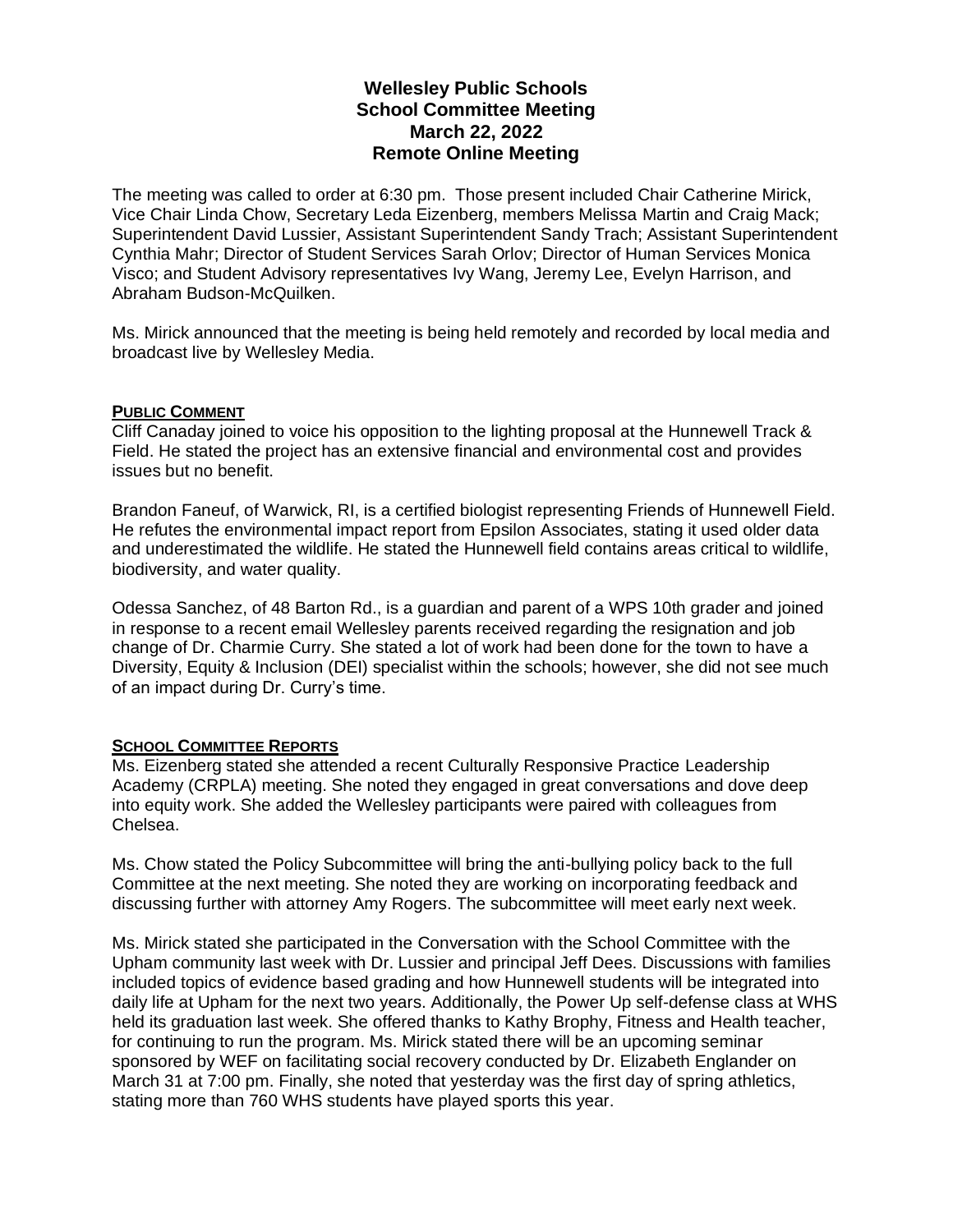#### **SUPERINTENDENT REPORT**

Dr. Lussier offered the following recognitions:

Schofield principal Gerardo Martinez has accepted a position with Lexington Public Schools for an elementary principalship and DE&I Director Dr. Charmie Curry has accepted a position at DESE as an Associate Commissioner. Dr. Lussier stated the WPS team wished them well as they transition into new professional roles.

From Toni Carlson, Director of Libraries and Innovation:

Congratulations to Hardy School Librarian Lisa Sheehan who has been presented with the Massachusetts School Library Association President's Award. This award honors school librarians making an impact on student learning early in their careers.

Lisa has been in our district for two years. Her accomplishments include helping students explore their creativity, offering students the opportunity to collaborate as they design solutions for problems from stories, research, and everyday life through Makerspace and STEM activities. Lisa's extensive knowledge of diverse literature has been invaluable not only to students but to the community as a whole as she helps teachers learn about and use these timely and relevant materials.

From Director of Early Childhood 'Becca Zieminski, A big thank you to WEF for funding a grant to purchase multicultural books for the preschool that will provide Windows (a glimpse out into the wider world) and Mirrors (seeing themselves reflected in the books they read) for students. The grant also included an author visit via Zoom with author and illustrator Grace Lin. The preschoolers enjoyed a 30 minute Zoom session with Grace Lin where she read the book A Mooncake for Little Star, did a drawing lesson and held a question and answer session with the preschoolers. The preschoolers were very excited to "meet" one of their favorite authors/illustrators!

From Director of Performing Arts, Mike LaCava, congratulations to WHS senior Molly Gandler, who was selected to perform with the National Association of Music Education Mixed Choir this past January. Molly is an active member of our WHS Choir program and has been recognized for her musical excellence through participation in the Massachusetts District and All-State Festivals. We congratulate Molly on this wonderful accomplishment for representing our department and school community so well. You can see Molly perform with her colleagues as the Music Director for a capella group Renegade this Friday and Saturday night, March 25 and 26 at Acastock.

Bates principal Toni Jolley would like to thank Bates parent Emily Halpern and Bates librarian Liz Rey for coordinating the Bates book fair last week. Students and families enjoyed visiting the book fair and taking part in this joyful celebration of reading.

From WHS Department Head of Science, Technology and Engineering Nora Wilkins, congratulations to WHS Science Olympiad team that placed 5th in the 2022 Massachusetts State Science Olympiad Tournament. A total of 64 teams from across the state competed. This year the team was led by senior captains Jacob Landau, Jana Chan, Andrew Ng, junior captain Paul Awdeh and treasurer Tom Huang. This is the best finish in the state tournament in the team's history. Big thanks and congratulations also go out to our two Science Olympiad advisors, Dr. Jeff Robin and Ms. Dana Fuchs.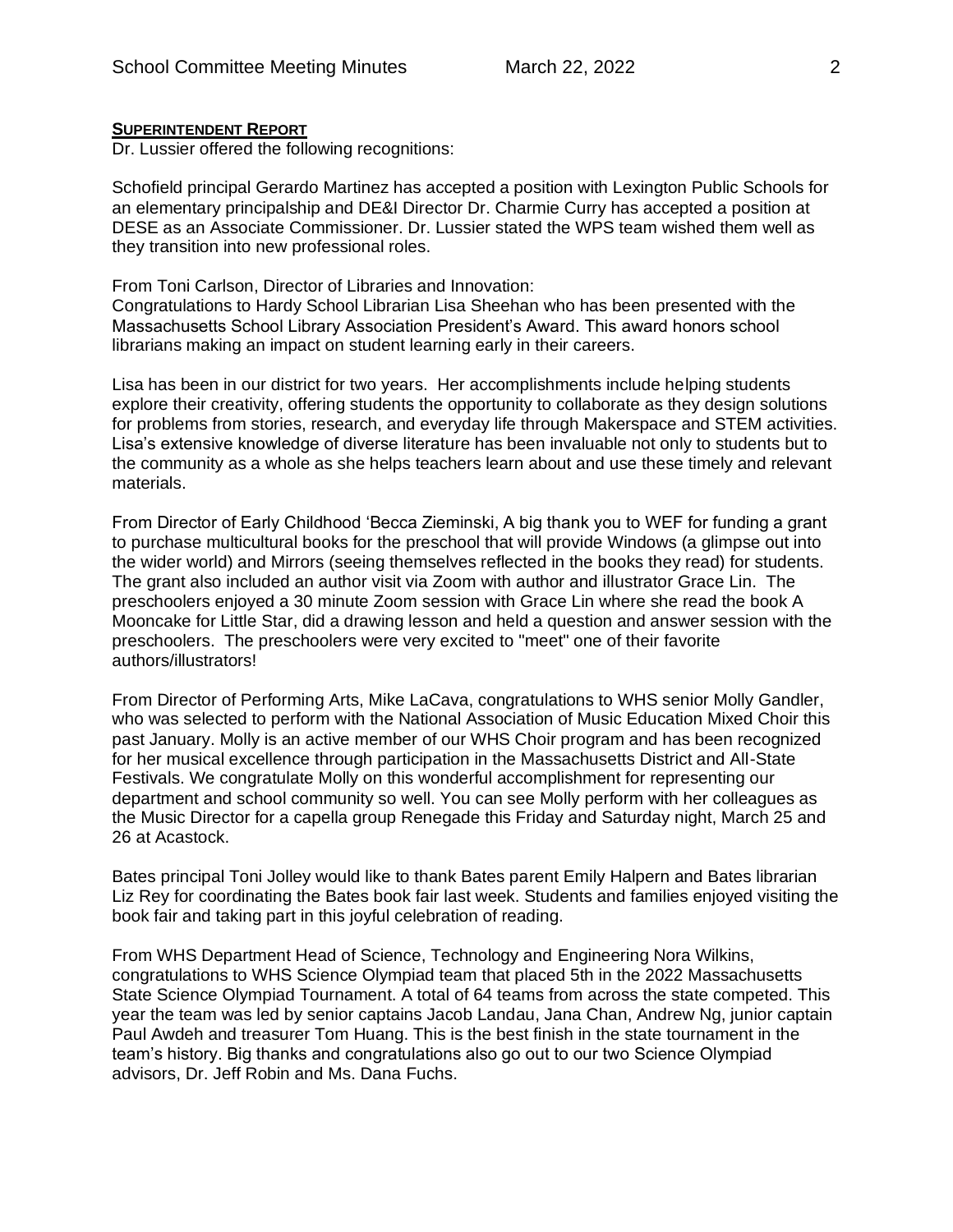Dr. Lussier offered a COVID update. He stated the District continues to update the dashboard daily. Since making transitions in mitigation strategies there has been a slight increase in cases. WPS is working closely with the Health Department in monitoring cases. In response, larger lunches have been broken into smaller ones, which will continue this week. He reminded the community to remain vigilant in participating in home screening and staying home if students are not feeling well. He added school nurses have an ample supply of home tests and families can contact them to receive some.

### **STUDENT ADVISORY REPORT**

Ms. Harrison congratulated fellow student representative Ivy Wang and sophomore Skye Jacobs who won seats on Town Meeting. She offered thanks to those working on the Hardy and Hunnewell projects, stating she has heard from parents, staff, and students that they are excited. She noted more students seem comfortable removing their masks and the overall anxiety level has seemed to decrease, which is a great sign.

Ms. Wang stated that, following the Massachusetts Association of School Committees (MASC) conference that the student representatives attended in February, student representatives from around the state wanted to continue the effort. Recently, they had their second official meeting of Massachusetts Association of Student Representatives (MASR). She noted they discussed mask mandates and MCAS among other things. They will be starting social media accounts and can be found on Instagram at mastudentreps\_official and on Twitter at @mastudentreps.

Ms. Martin offered a brief update on the Hardy and Hunnewell projects. Hardy has entered into the permitting phase. It will be going before the Planning Board next month then onto the Design Review Board. There has been a series of meetings over the past few weeks with members from Hardy, the Administration, and experts on various areas focused on special education spaces and specials spaces, such as art and music. Ms. Mirick added that the Municipal Light Plant (MLP) voted to install solar panels on the Hardy roof similar to Hunnewell with planned installation in the summer of 2025. Regarding Hunnewell, the construction managers are ordering materials and will be ready to hit the ground running with construction after the school year.

## **CONSENT AGENDA**

Minutes - March 2, 2022 Field Trip Approvals:

- JSA Spring State, Washington D.C
- German Exchange 2023

Declaration of Surplus Memo - WMS furniture

Ms. Mirick entertained a motion to approve the Consent Agenda as presented.

MOVED: Ms. Chow; SECONDED: Mr. Mack; ROLL CALL: Ms. Eizenberg – Yes; Ms. Martin – Yes; Ms. Chow – Yes; Ms. Mirick – Yes; Mr. Mack - Yes. **MOTION CARRIED UNANIMOUSLY**

### **ANNUAL HIRING REPORT**

Ms. Visco stated she joined WPS in early August 2021 and was welcomed by a great team of hardworking, wonderful people. Immediate challenges included a difficult hiring environment unlike anything she has seen, largely due to COVID, working on and successfully implementing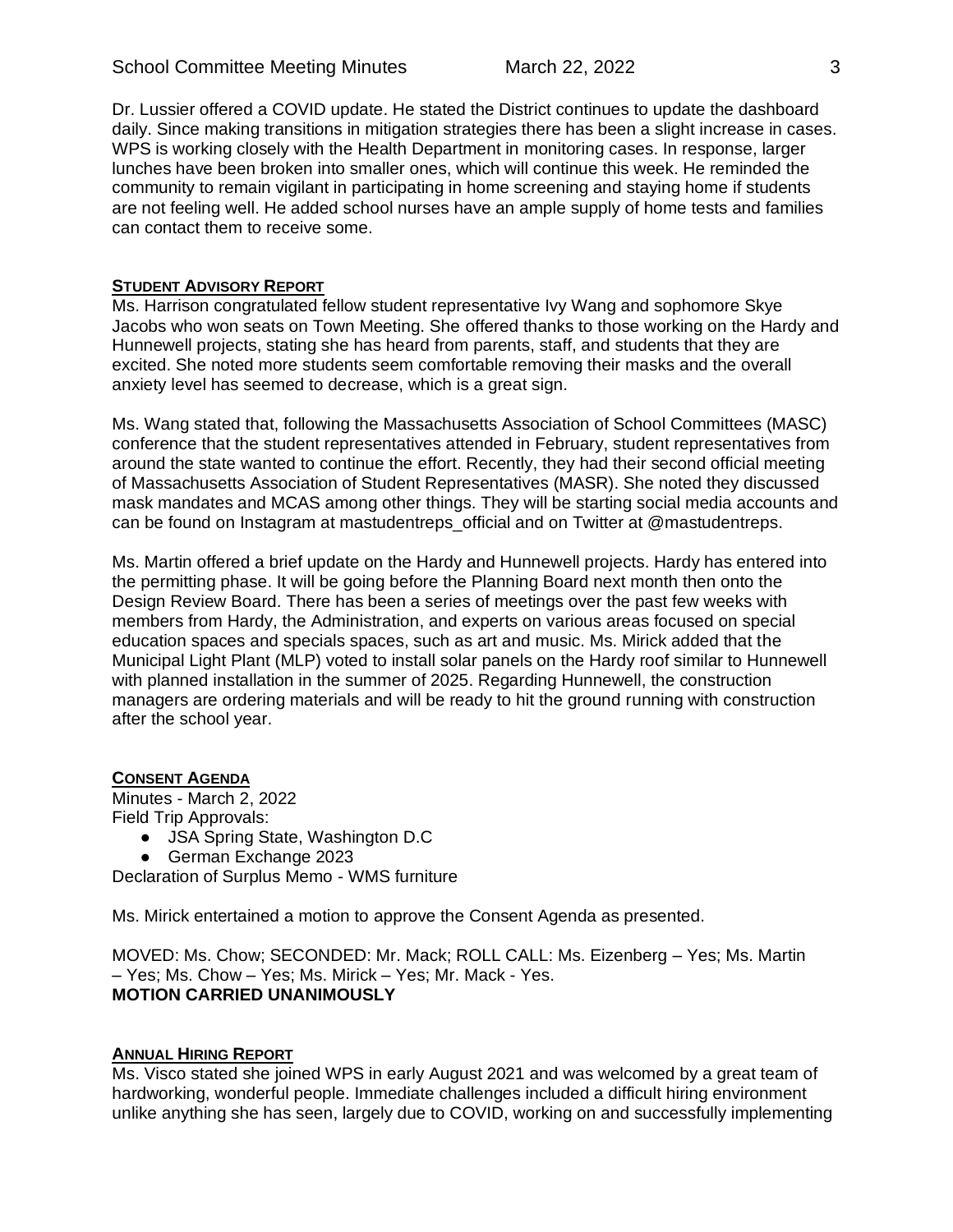a Memorandum of Agreement (MOA) with the Wellesley Educators Association (WEA), and entering into a Collective Bargaining Agreement (CBA) year.

In working to increase efficiencies in Human Resources (HR), Ms. Visco examined the current HR process and implemented new paperless integration systems for recruiting and onboarding new staff, professional learning, and an evaluation system for all staff.

She then discussed ongoing HR projects, including reviewing and revising job descriptions as needed, revising job posting descriptions, and conducting recruitment and administrative searches. She noted she has weekly meetings with the WEA President and that WEA leadership have been great colleagues.

Regarding recruitment and retention, the HR Department is looking to revise the screening and interviewing process and plans to increase diversity recruitment by involving hiring managers in the Wellesley community. She also hopes to have live recruitment events again, noting those are coming back slowly but surely. Additionally, they have formalized an exit interview process to capture and aggregate data to aid in retention. She discussed WPS' partnership with Massachusetts Partnership for Diversity in Education (MPDE). Over 30 member districts from all over Massachusetts meet monthly to offer professional resources and hold an annual recruitment event. She also discussed WPS' partnership with DESE Teacher Diversification Professional Learning Community.

Ms. Visco discussed historical staff demographic data. She noted that over the past ten years there has been a slow increase in the percentage of non-white staff but there is still a lot of work to be done in recruiting and retaining a diverse staff.

Finally, Ms. Visco highlighted key searches for the 2022-23 school year, namely Director of Student Services, Director of Information Technology, Schofield Principal, and Director of Diversity, Equity & Inclusion.

In discussion with the Committee, they asked clarifying questions regarding the exit interview and opportunities for students to be involved in the interview process. Ms. Visco shared that the exit interview asks participants why they felt it necessary to leave and asks if they have advice on how to retain staff. Regarding student involvement, she stated it was important to see interactions with students and get their feedback, adding that for recent searches finalists went to the high school where students interviewed them and were given feedback forms.

### **CONTRACT APPROVAL - EASTERN BUS**

Ms. Mahr presented the recommendation to award the five-year School Transportation bid to Eastern School Bus. She stated they are the District's current transportation provider and the current contract will end June 30, 2022. She noted that for this contract, WPS worked with the Inspector General to put out a single bid that would cover the re-bid for the five-year contract as well as the Hunnewell swing space for 18 months. The bid was issued on February 10. Six vendors reached out and Eastern Bus was the sole vendor to submit a bid. She stated Eastern Bus has served WPS' needs very well and she was confident they will continue to serve the District well in the future. Regarding cost, she stated it was not uncommon for the first year of a contract to have a large cost increase and years two through five level out. The District budgeted for a 15% increase and the actual will be 10.81%-19.57% depending on the category.

Ms. Mirick entertained a motion to award the School Transportation bid to Eastern School Bus for the period of July 1, 2022, through June 30, 2027, inclusive of the Hunnewell Swing Space.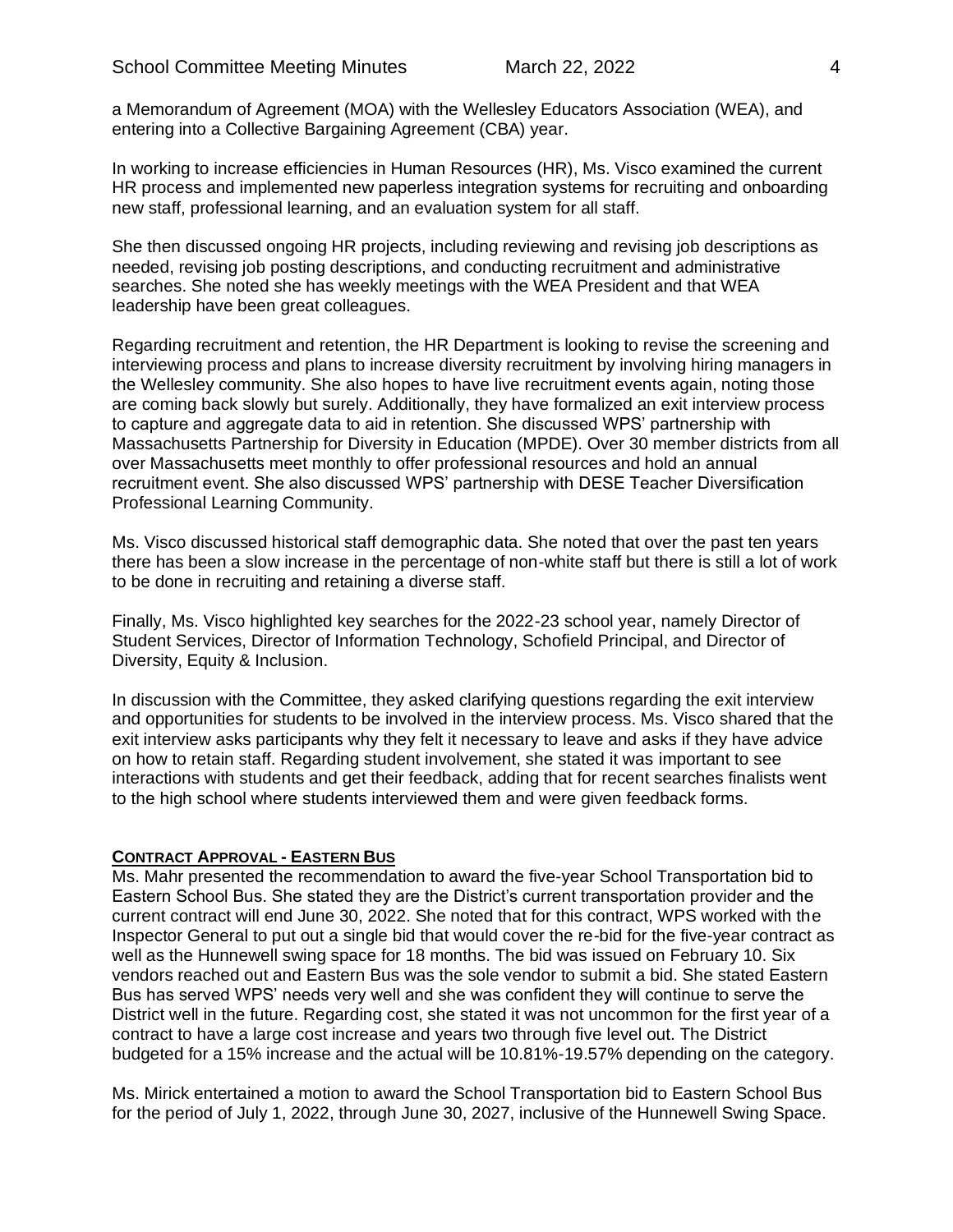MOVED: Ms. Martin; SECONDED: Ms. Eizenberg; ROLL CALL: Ms. Eizenberg – Yes; Ms. Martin – Yes; Ms. Chow – Yes; Ms. Mirick – Yes; Mr. Mack - Yes. **MOTION CARRIED UNANIMOUSLY**

#### **HUNNEWELL TRACK & FIELD**

Ms. Chow discussed the recent Natural Resources Commission (NRC) meeting on March 17. She stated they discussed the shared goal to balance needs of key stakeholders while assuming positive intent as well as honoring the missions of the respective boards. Feedback on the lighting proposal was received and fell into key themes of gaining clarification and setting expectations surrounding usage and traffic, comments around further mitigation surrounding things like trash and noise, and comments around engendering trust and good will.

**Clarification and expectation setting** - Lighting would be for school use only. The revised plan would clarify the usage to be for 15 night games and 6 night practices. No regular season game or practice requiring lights would occur on Friday, Saturday, or Sunday night except for football. The potential does exist for playoff games to be held on Friday, Saturday, or Sunday per scheduling by MIAA. Regarding traffic and parking, a traffic management plan was put together and reviewed with WPD, which focuses on events with attendance of 1,000 or more. For smaller events, Chief Pilecki has said WPD would follow strategies for major events but scaled back somewhat.

**Suggestions for further mitigation** - A suggestion was made to expand the trash cleanup zone beyond the stadium. Custodial staff has immediate responsibility after the game to clean the stadium area, including bleachers. DPW typically comes in the next day to do a sweep. Regarding sound and noise, the sound policy has already been modified to reduce usage.

**Trust and good will** - Regarding operational chain of command, Athletic Director John Brown and Assistant Athletic Director Kyle Williams will be points of contact. It was emphasized that student athletes will have responsibilities in respecting neighbors. Additionally, there will be Zoning Board of Appeals (ZBA) language to reassure the lighting is for school use only.

In its discussion, Committee members noted they were grateful to get a very clear and reasonable ask clarified. They want students to benefit from these opportunities. Additionally, they agreed with having check-ins with stakeholders part way through the year, which would allow for modification with direct feedback or midcourse adjustments. Mr. Budson-McQuilken added that many students feel strongly in favor of lights. Ms. Harrison noted that 80% of students at WHS play at least one season of sports and that all teams want to support one another.

Ms. Chow stated the next step is to modify the proposal based on NRC feedback and bring it back to the School Committee to vote, then bring it back to NRV in the form of a joint meeting.

### **TOWN MEETING PREP**

Ms. Mirick stated the Advisory book is available. She noted on Thursday, March 24 there will be a League of Women Voters Town Meeting prep session, at which Ms. Mirick will speak about the highlights of the budget.

#### **ADJOURNMENT**